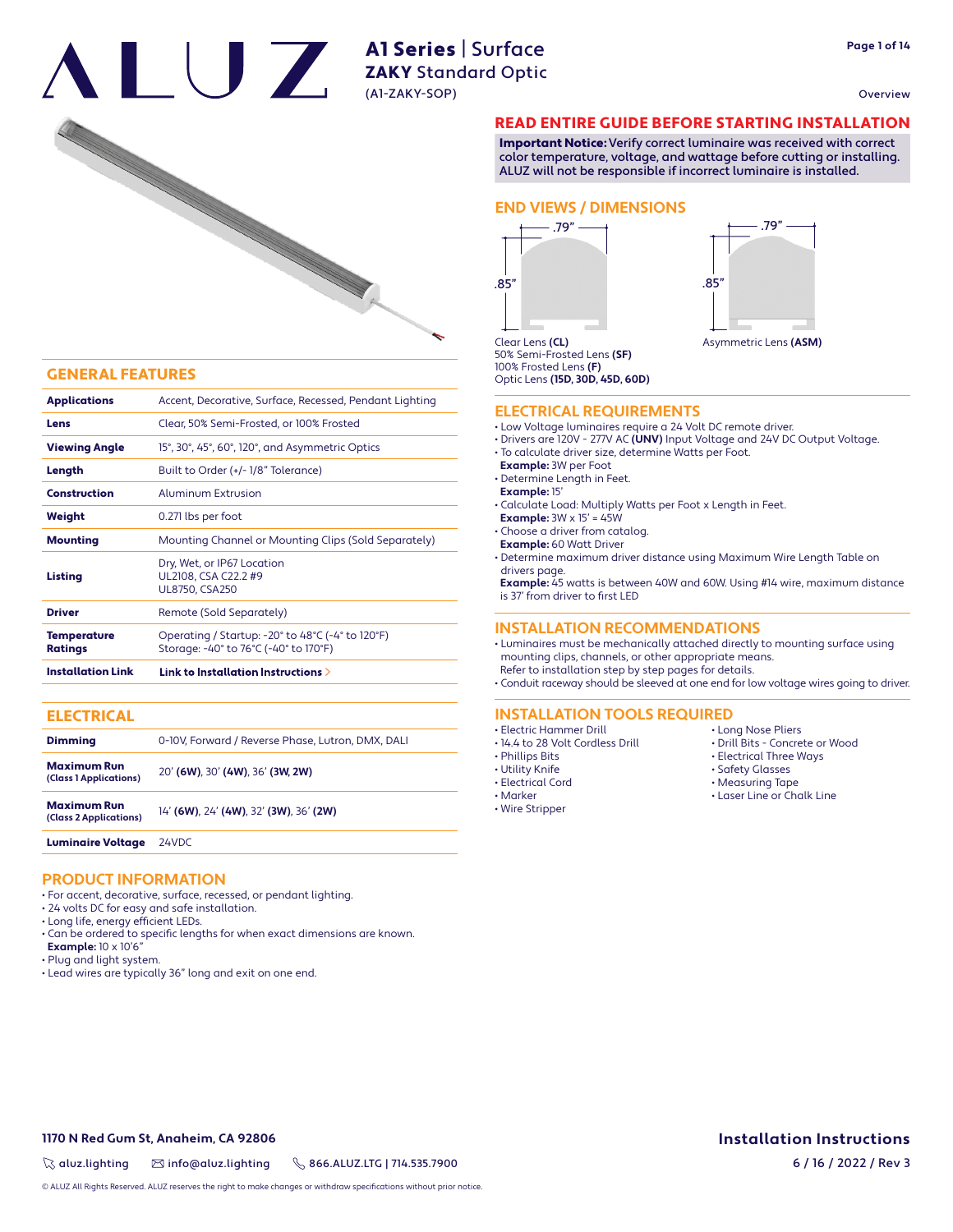### Product Care & Maintenance

#### **WARNING FIGURES**

**When using LED Luminaires for any application, basic safety precautions**  should always be followed to reduce the risk of fire, electric shock, and personal **injury. LED Lightstrip must be installed in accordance with the NEC or CEC as applicable. ALUZ will not be responsible for any damage or malfunction caused by the following:**

- Ensure power is off before installation, during replacements, additions, or repairs. • Do not use luminaires if damaged, such as broken boards, loose connections, or
- frayed wire insulation. Inspect before installing.
- Do not install luminaire in hazardous locations.
- Do not cover luminaire with any material, as it may cause LEDs to overheat, melt, or ignite. **(Fig. 1)**
- Do not paint on or over luminaire lens or LEDs. Paint or any other substance on lens or LEDs will cause a shift in color temperature.
- Soffit must be evenly painted with a neutral white to avoid color shift.
- $\cdot$  Do not modify luminaire in the field.
- Do not overlap luminaires in any way.
- Only use luminaire with specified rated voltages. Do not exceed the specified voltage for any luminaire.
- Do not use luminaire extrusion as a raceway for additional wire. Non-factory feed through wires inside luminaire will void warranty.
- Ground Fault Circuit Interrupter (GFCI) protections should be provided on circuits or outlets when luminaire is used for outdoor applications.
- Surge protector must be set up for electrical power system to avoid damaging luminaire lighting system.
- Do not make wiring connections without referring to wiring diagrams.
- Do not cut wire while energized.
- Do not exceed maximum run lengths.
- Always follow sequence labeling for continuous runs. Continuous run segments are labeled in alphabetical order.
- Polarity of continuous run segments must be aligned.
- Do not assemble continuous runs prior to installing into mounting clips. Each segment must be installed one by one into mounting clips. The weight of the assembled segments will put strain on junctions, causing the board, pin, or terminals to break.
- Do not install continuous runs without a mounting clip at each junction between two segments.
- Do not mount with luminaires with staples, nails, or like means that might damage the insulation. Mount with double-sided tape and mounting clips.
- Do not install mounting clips over LED diodes or resistors.
- Do not penetrate luminaire board with any foreign object. **(Fig. 2)**
- Do not mount luminaire inside tanks or enclosures of any kind.
- Do not use improper screw head type on mounting clips. It will cause the mounting clip to open up and become dysfunctional.
- Do not modify mounting clips.
- Do not weld mounting clips to surface. Mounting clips must be mechanically
- attached with screws appropriate for mounting surface and weight of luminaire. • Do not mount luminaires with less than the minimum number of mounting clips
- required. See mounting clips section for details. • Do not install mounting clips on uneven surfaces. Use shims to level out height
- of mounting clips if necessary.
- Do not install mounting clips after luminaires have been assembled.
- Install mounting clips first, then install luminaire into mounting clips. • Do not force luminaire into a space that is too small.
- Do not force luminaire with cord grip into soffit.
- Do not install luminaire at an angle within a cove. Only install luminaires straight within a cove.
- Do not bend extrusion around radius.
- Do not submerge dry or wet location luminaire in any liquid.
- Do not install wet location in outdoor coves without proper drainage. **(Fig. 3)** • Do not install luminaire in any area that is continuously exposed to flowing or
- pooling water, such as underneath drain pipes, sprinklers, fountains, misters, etc. • Do not install connectors without shrink tube for wet location. **(Fig. 4)**
- Do nut use a lighter or open flame to heat shrink tube. **(Fig. 5)**
- Do not cut, puncture, or penetrate aluminum housing, end caps, or lens covers.
- Do not drop, bang, or rest weight upon luminaire.
- Do not apply excessive pressure to any part of luminaire board or LEDs. **(Fig. 6)**
- Do not bend luminaire power cord or continuous connector past permitted bend radius. Bending past permitted bend radius will break the seal of the cordgrip or damage the insulation. 1.5" minimum bend radius.
- Do not bend board in any direction. **(Fig. 7)**
- Do not overlap luminaire at any location. **(Fig. 8)**
- Do not install luminaire in places where the wiring is subject to continuous flexing.
- Do not twist continuous connector or power cord.
- Do not hold, carry, or suspend luminaire by the power cord.
- Do not install luminaire on ceilings without mounting clips. **(Fig. 9)**

# **Fig. 1 Fig. 2 Fig. 3 Fig. 4 Fig. 5 Fig. 6**  $\Box$ **Fig. 7 Fig. 8 Fig. 9**

#### **CLEANING MATERIALS**

The use of solvents and/or cleaners which are not compatible with polycarbonate will result in the softening, crazing, and/or cracking of the plastic part. This is especially true of polycarbonate lamps and mounting bases which may be under stress in their normal applications.

#### **COMPATIBLE WITH POLYCARBONATE**

- Mild soap and water
- Mineral Spirits
- Isobutyl Alcohol
- VM and P Naphtha
- Varsol No.2
- Mexane
- Freone TF and TE-35
- Ethanol
- Dirtex
- 

#### **NOT COMPATIBLE WITH POLYCARBONATE**

- Trichlor
- Gasoline
- Liquid Detergents
- Acetone
- Carbon Tetrachloride • Pink Lux (Phosphate free)
- Triclene
- 
- Chlorinated Hydrocarbons
- #1 & #3 Denatured Alcohol
- Methyl Ethyl Keytone (MEK)
- Texize-8006, 8129, 8758
- MIBK

• Liquid Cleaner – 8211 • Toluol

• 2% Sol. Reg. Joy • 10% Sol Bon Ami • White Kerosene • Methyl Alcohol • Heptane

• Petroleum Ether / 65°C • Isopropyl Alcohol • Lacryl PCL-2035 Polycarbonate Cleaner

- Agitene
- Benzol
- Ajax
- Kleenol Plastics
- Lysol
- Stanisol Naphtha
- Oils
- Lemon Joy (phosphate free)
- Diversol
- Lestoil

 $\%$  aluz.lighting  $\%$  info@aluz.lighting  $\%$  866.ALUZ.LTG | 714.535.7900

© ALUZ All Rights Reserved. ALUZ reserves the right to make changes or withdraw specifications without prior notice.

**Installation Instructions**

**Page 2 of 14**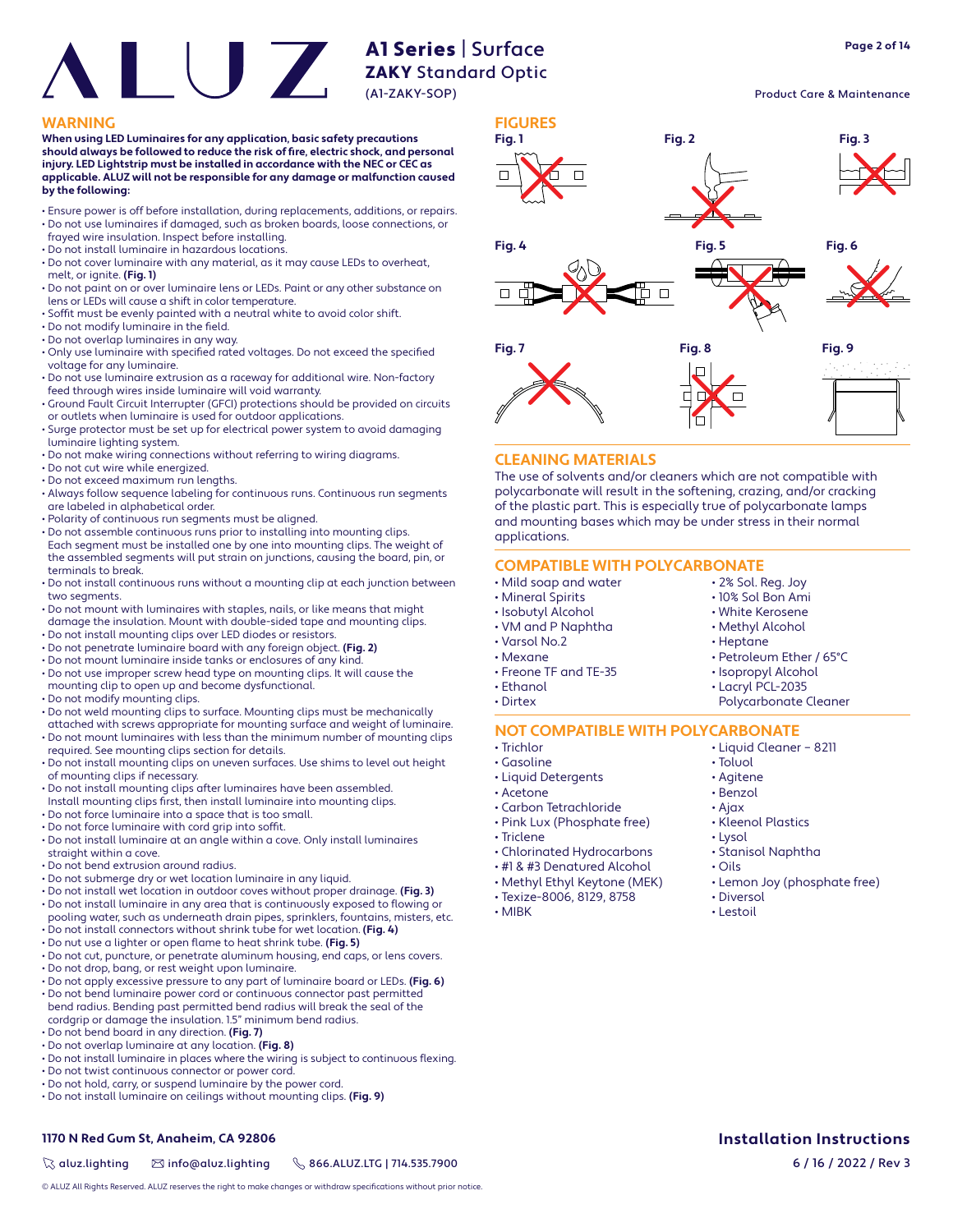**FORWARD / REVERSE PHASE DIMMING (PH)**

#### **Technical Requirements For Control Equipment**

• Magnetic Low Voltage (MLV): Magnetic (core and coil, toroidal) transformersupplied low voltage lighting.

- Electrical Characteristic: Inductive
- Special Requirements: Symmetric cycles (VDC ≤ 2), smooth turn off (positive and negative periods are equal for safe MLV transformer operation).

### **PHASE DIMMER RATINGS**

The stated VA (volt-ampere) rating is the rated capacity of the dimmer which includes the magnetic transformer heat losses and the lamp load. A transformer dissipates less than 20% of the connected load as heat. The lamp load plus the transformer loss determine the dimmer capacity required. See the example below.



#### **PHASE DIMMING WIRING DIAGRAM**



 $\mathbb L$  FORWARD OR REVERSE PHASE DIMMER **(BY OTHERS) LINE**

**Notes:** Wire colors vary based on model. See individual submittal for more information, or refer to wiring diagram on driver label. Confirm wire colors before connecting to power source. Cap off dimming wires individually for non-dimming applications. For best dimming performance, use a minimum load of 50% and a maximum load of 80%.

Dimming Protocol & Wiring Diagrams (DRV-E Phase & 10V Driver)

#### **0-10V DIMMING (10V)**

- Technical Requirements For Control Equipment
- The light output of the LEDs operated by the controllable LED driver is controlled by DC voltage applied to the control input leads (gray and violet). The actual response curve of LED driver current versus control voltage.
- The control device must be capable of accepting or sinking the DC current flow from the driver. The DC current from the driver that must be sinked by the control circuit is approximately 150uA (+/50% for isolated dim interfaces, up to 1.5mA for non isolated dim interfaces).
- If the control bus is opened, or if the control device internally opens the control bus under some conditions, the voltage on the control bus will then be a function of the drivers, which is 10-15V. Maximum light output will be delivered under this condition.
- If the control bus is shorted either by a mechanical switch in the control or by the circuitry of the control device, or inadvertently in the wiring, the current on the control bus will be less than 1.5mA.
- As can be determined from the two items, simple two-level operation of the drivers can be achieved by proper usage and application of a simple open/closed switch on the control bus with maximum light being achieved when the switch is open and minimum light with the switch is closed.
- The driver is intended to be used with control voltages between 0-10VDC volts peak maximum on the driver control leads.
- Control equipment intended to control more than one driver must be capable of sinking the current supplied tot the control bus by the maximum number of drivers specified for the control device. At any given level setting it must maintain control bus voltage constant within a range of +/-5% as the number of drivers connected to the control bus varies from a minimum of one driver up to the maximum number specified for the control device.
- Driver of various ratings may be mixed on the same control system.

#### **0-10V DIMMER RATINGS**

The stated VA (volt-ampere) rating is the rated capacity of the dimmer which includes the electronic transformer heat losses and the lamp load. A transformer dissipates less than 20% of the connected load as heat. The lamp load plus the transformer loss determine the dimmer capacity required. See the example below.



### **0-10V DIMMING WIRING DIAGRAM**



#### **1170 N Red Gum St, Anaheim, CA 92806**

 $\%$  aluz.lighting  $\%$  info@aluz.lighting  $\%$  866.ALUZ.LTG | 714.535.7900

© ALUZ All Rights Reserved. ALUZ reserves the right to make changes or withdraw specifications without prior notice

# **Installation Instructions**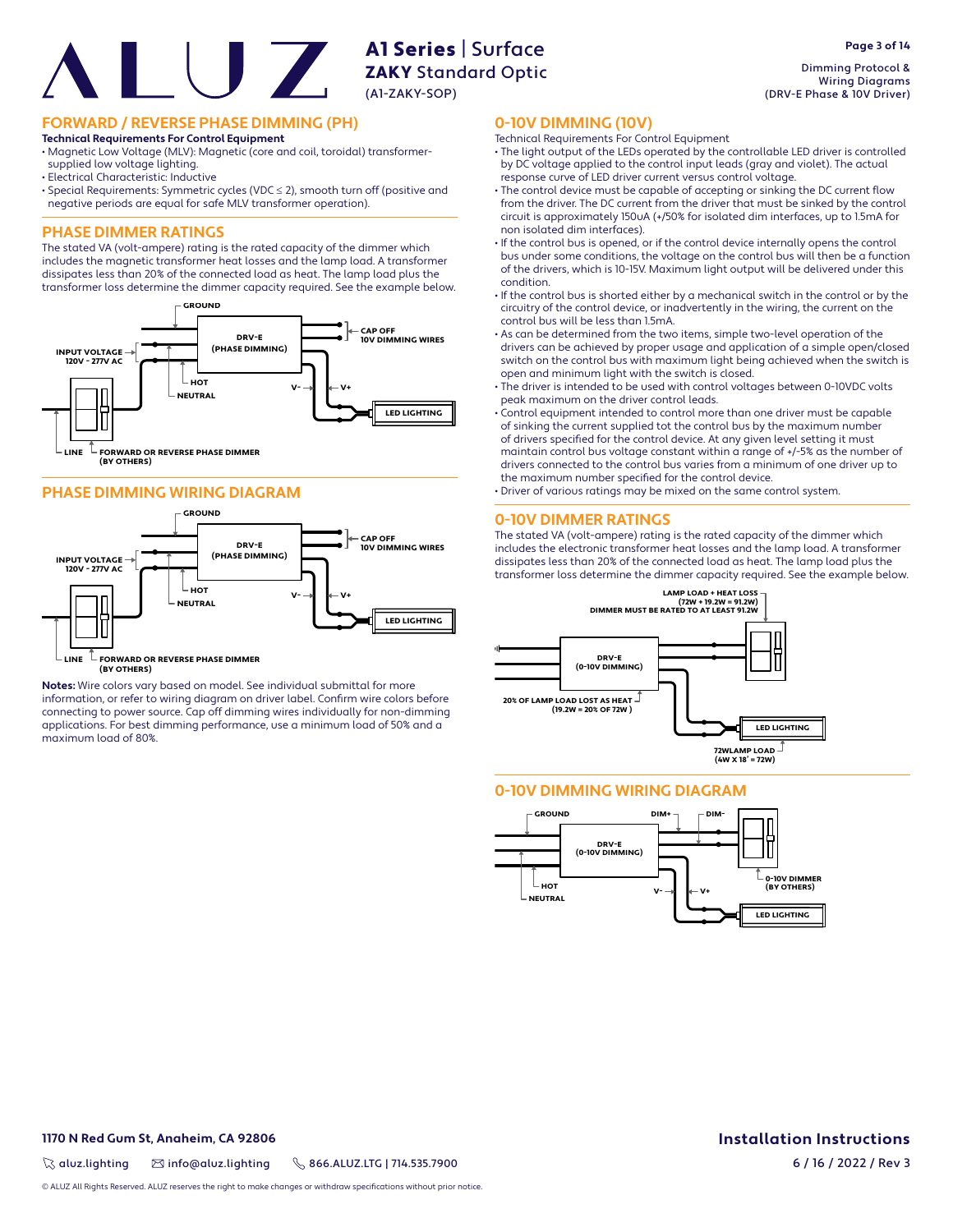**Page 4 of 14**

### MAXIMUM RUN BASED ON 80% LOAD OF ELECTRONIC DRIVER MAXIMUM WATTAGE

| <b>Driver</b><br>Wattage | 80% Load    | <b>1.5W</b><br><b>Max Run</b> | 2W<br><b>Max Run</b> | <b>2.5W</b><br><b>Max Run</b> | 3W<br><b>Max Run</b> | 3.6W<br><b>Max Run</b> | 4 <b>W</b><br><b>Max Run</b> | 4.5W<br><b>Max Run</b> | 5W<br><b>Max Run</b> | <b>5.5W</b><br><b>Max Run</b> | 6W<br><b>Max Run</b> | 6.5W<br><b>Max Run</b> |
|--------------------------|-------------|-------------------------------|----------------------|-------------------------------|----------------------|------------------------|------------------------------|------------------------|----------------------|-------------------------------|----------------------|------------------------|
| 30                       | 24W         | 16'                           | 12'                  | 9.6'                          | 8'                   | 6.6'                   | 6'                           | 5.3                    | 4.8'                 | 4.36'                         | $\mathcal{L}'$       | 3.69'                  |
| 60                       | 48W         | 32'                           | 24'                  | 19.2'                         | 16'                  | 13.3                   | 12'                          | 10.6'                  | 9.6'                 | 8.7'                          | 8'                   | 7.3'                   |
| 96                       | 76.8W       | 51.2'                         | 38.4                 | 30.7                          | 25.6'                | 21.3'                  | 19.2'                        | 17.1                   | 15.36'               | 13.9'                         | 12.8'                | 11.8'                  |
| 150                      | 120W        | 80'                           | 60'                  | 48 <sup>°</sup>               | 40'                  | 33.3'                  | 30'                          | 26.6'                  | 24'                  | 21.8'                         | 20'                  | 18.4'                  |
| 200                      | <b>160W</b> | 106.6'                        | 80'                  | 64                            | 53.3'                | 44.4'                  | 40'                          | 35.5'                  | 32'                  | 29'                           | 26.6'                | 24.6'                  |
| 300                      | 240W        | $160^\circ$                   | 120 <sup>°</sup>     | 96'                           | 80'                  | 66.6                   | 60'                          | 53.3                   | 48'                  | 43.6'                         | 40'                  | 36.9'                  |

**Note:** Maximum Run refers to the total length of lighting that can be connected to a single driver. Maximum Runs for individual products still apply.

#### MAXIMUM WIRE LENGTH TO PREVENT EXCESS VOLTAGE DROP

|                  | <b>Load Wattage (W)</b> |      |      |      |      |      |      |      |      |                          |     |     |     |
|------------------|-------------------------|------|------|------|------|------|------|------|------|--------------------------|-----|-----|-----|
| <b>Wire Size</b> | 15                      | 24   | 30   | 48   | 60   | 76   | 96   | 120  | 150  | 160                      | 200 | 240 | 300 |
| 20 AWG           | 79'                     | 49'  | 39'  | 25'  | 20'  | 16'  | 12'  | 10'  | 8'   | $\overline{\phantom{a}}$ | 6'  | 5'  | 4'  |
| <b>18 AWG</b>    | 125'                    | 78'  | 63'  | 39'  | 31'  | 25'  | 20'  | 16'  | 13'  | 12'                      | 9'  | 8'  | 6'  |
| <b>16 AWG</b>    | 199'                    | 125' | 100' | 62'  | 50'  | 39'  | 31'  | 25'  | 20'  | 19'                      | 15' | 12' | 10' |
| <b>14 AWG</b>    | 317'                    | 198' | 158' | 99'  | 79'  | 63'  | 50'  | 40'  | 32'  | 30'                      | 24' | 20' | 16' |
| 12 AWG           | 504'                    | 315' | 252' | 157' | 126' | 100' | 79'  | 63'  | 50'  | 47'                      | 38' | 31' | 25' |
| <b>10 AWG</b>    | 801                     | 501  | 400' | 250' | 200' | 158' | 125' | 100' | 80'  | 75'                      | 60' | 50' | 40' |
| 8 AWG            | 1273'                   | 796' | 637  | 398' | 318' | 252' | 199' | 159' | 127' | 120'                     | 96' | 80' | 64' |

#### **MAXIMUM WIRING DISTANCE OF DRIVER TO LIGHTING**

The maximum wiring distance of driver to LED Lighting refers to the wire used between the driver and first LED of the luminaire. If the wire gauge is inadequate for the wiring distance, the luminaire will receive decreased voltage, insufficient to power the LEDs. Refer to the table to determine appropriate wiring distances based on wire gauge and the LED load.



#### **MOUNTING INSIDE AN ENCLOSURE**

- Only mount drivers inside enclosures rated for your application
- Always ground drivers to enclosure
- Do not mount drivers without an enclosure
- Use enclosure knockouts and water-tight conduit fittings when applicable

#### **DRIVER CARE**

- Do not submerge drivers in any liquid
- Do not leave any exposed wires
- Do not cover driver without proper ventilation
- Do not install damaged driver
- Do not exceed maximum load

### **DIMMER TRIM VALUES**

Set dimmer trim value as needed to prevent flickering and irregular dimming. Review dimmer specifications for trim value adjustment. Dimmers by others.



**1170 N Red Gum St, Anaheim, CA 92806**

 $\%$  aluz.lighting  $\%$  info@aluz.lighting  $\%$  866.ALUZ.LTG | 714.535.7900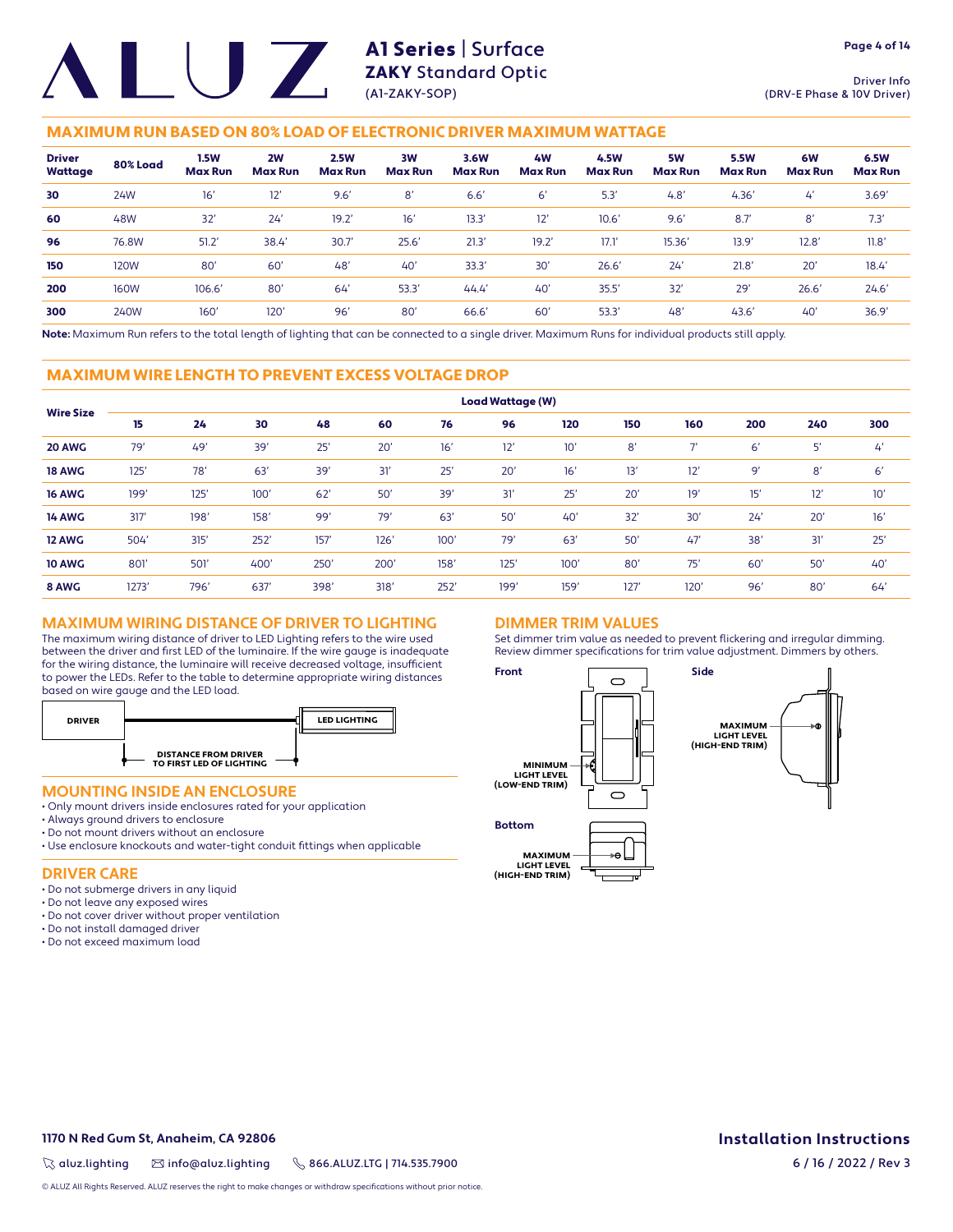Dimming Protocol & Wiring Diagrams (Lutron Hi-lume Drivers)

### **LUTRON HI-LUME 2-WIRE DIMMING (LTEA)**

**Technical Requirements For Control Equipment**

• The Hi-lume 1% 2-Wire LED Driver (LTEA) is a high performance LED driver that provides a smooth, continuous, flicker-free 1% dimming for virtually any LED fi xture. Primary voltage is 120V and secondary side is 12VDC or 24VDC. A rated life time of 50,000 hours @tc -149°F (65°C).Inrush current: < 2A.

Minimum operating temperature ta = 32°F (0°C).

• Continuous, flicker-free dimming from 100% to 1%. Compatible with selected Maestro Wireless, RadioRA 2, HomeWorks QS, GRAFIK Eye QS, GRAFIK Systems, Quantum, and C•L Dimmers.

• The driver is California Title 24 JA8 Compliant.

#### **Wiring Diagram for Controls Requiring Neutral (JA8 Compliant)**



#### **Wiring Diagram for Controls Not Requiring Neutral (JA8 Compliant)**



### **LUTRON HI-LUME 3-WIRE DIMMING (L3DA)**

#### **Technical Requirements For Control Equipment**

- Hi-lume 1% EcoSystem/3-Wire Driver (L3DA) is a high-performance LED driver that provides smooth, continuous 1% dimming for virtually any LED fixture, primary voltage is 120–277 V~ at 50/60 Hz and secondary side is 12VDC or 24VDC. A rated life time of 50,000 hours @tc -149°F (65°C). Inrush current: < 2A. Minimum operating temperature ta = 32°F (0°C).
- Continuous, flicker-free dimming from 100% to 1%. Compatible with Energi Savr Node unit with EcoSystem, GRAFIK Eye QS control unit, PowPak dimming module with EcoSystem, and Quantum systems, allowing for integration into a planned or existing EcoSystem lighting control solution. Standard 3-wire, line-voltage phase control technology for consistent dimming performance.

#### **Wiring Diagram for 3-Wire Controls**



#### **Wiring Diagram for EcoSystem Digital Controls**



**Note:** Colors shown on wiring diagrams correspond to terminals on driver

#### **1170 N Red Gum St, Anaheim, CA 92806**

 $\%$  aluz.lighting  $\%$  info@aluz.lighting  $\%$  866.ALUZ.LTG | 714.535.7900

© ALUZ All Rights Reserved. ALUZ reserves the right to make changes or withdraw specifications without prior notice.

**Installation Instructions**

6 / 16 / 2022 / Rev 3

• Continuous, flicker-free dimming from 100% to 0.1%

• Soft-on, Fade-to-Black operation for EcoSystem controls: fades smoothly between 0% and 0.1% when turned on and off for an incandescent like dimming experience.

**LUTRON HI-LUME 3-WIRE PREMIER DIMMING (L3D0)**

• Hi-lume Premier 0.1% EcoSystem / 3 Wire constant voltage 24V LED driver with Soft-on, Fade-to-Black. The Hi-lume Premier 0.1% Constant Voltage Driver is a high-performance LED driver capable of controlling up to 96W of 24V constant voltage loads. This driver provides smooth and continuous dimming down to 0.1% low-end. It is ideal for use with strip lighting in applications such as coves, under or over cabinet lighting and pathway lighting. The driver is UL Listed with an integrated wiring compartment and can be mounted up to 150'away from

- PWM dimming meets IEEE1789 over the entire dimming range.
- UL Listed for United States and Canada (cULus®).

**Technical Requirements For Control Equipment**

• NOM certified for Mexico.

the load.

- Field Adjustment Knob offers customer low-end light output tuning for better fixture-to-fixture matching.
- Guaranteed dimming performance when used with Lutron controls:
- HomeWorks QS, Energi Savr Node units with EcoSystem controls, GRAFIK Eye QS with EcoSystem controls, PowPak with EcoSystem dimming modules, PowPak with EcoSystem wireless fixture controls, and Quantum systems, allowing for integration into a planned or existing EcoSystem lighting control solution. - Lutron 3-wire controls and interfaces.

• Protected from miswires of input power, up to 277 V~, to EcoSystem control inputs.

• Rated lifetime of 50,000 hours at 40 °C (104 °F) ambient temperature and max load. • FCC Part 15

- Class A (277 V~)
- Class B (120 V~)

• The driver is California Title 24 JA8 Compliant.

**Wiring Diagram for 3-Wire Controls (JA8 Compliant)**



#### **Wiring Diagram for EcoSystem Digital Controls (JA8 Compliant)**



**Page 5 of 14**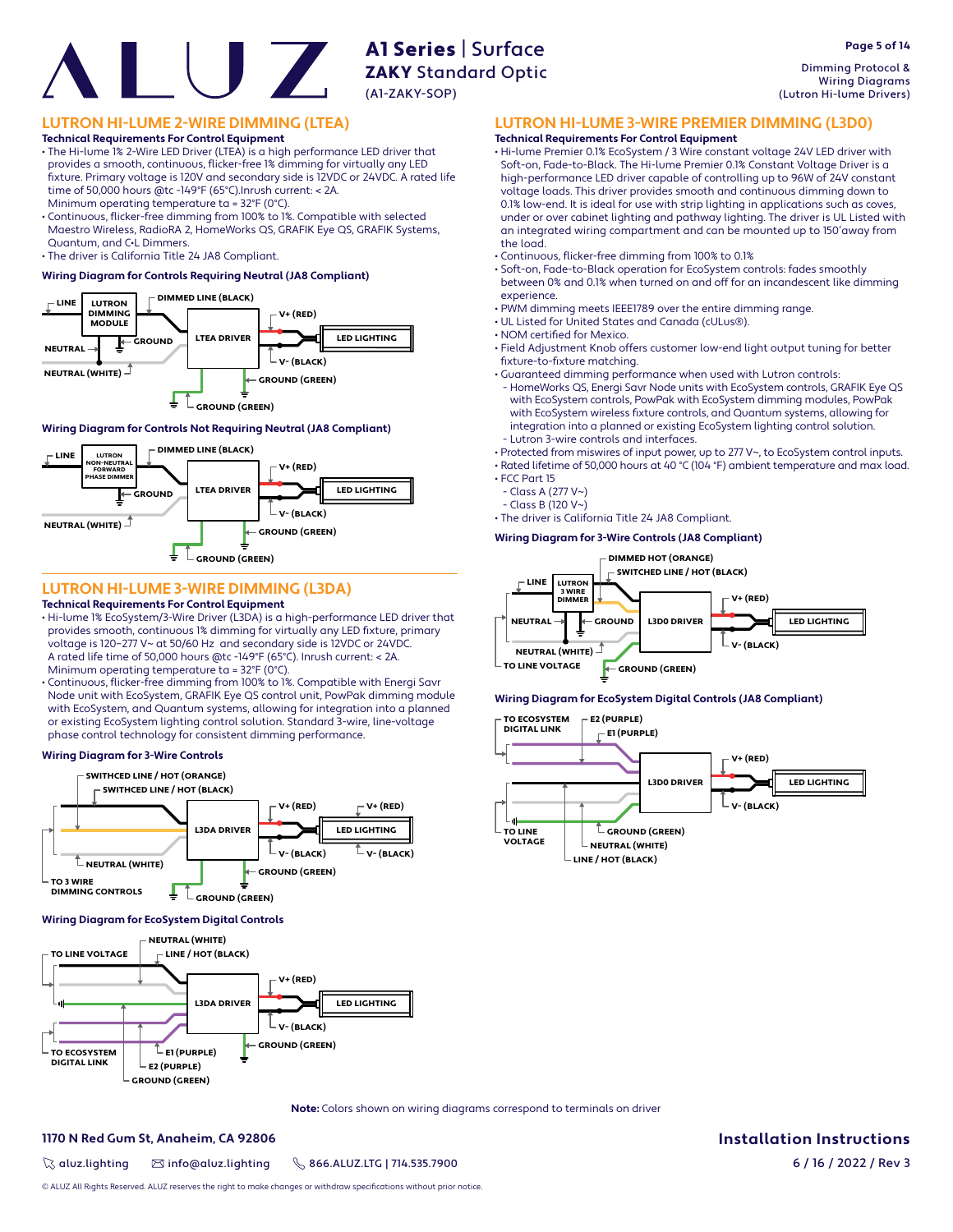### **DIAGRAM OF DRIVER**



A1 Series | Surface **ZAKY** Standard Optic

(A1-ZAKY-SOP)

# **Page 6 of 14**

 Dimming Protocol & Wiring Diagrams (DMX & DALI Driver - DRV100-E)

#### **DIGITAL INTERFACE**



### **NOTES (DMX)**

- Wire colors on diagram correspond to colors of driver terminals.
- Default DMX address of each luminaire is 001. Consult a third party DMX commissioner to modify at time of installation. ALUZ does not provide DMX commissioning.
- DMX Address must be set for each driver. Default DMX address is 001.
- A DMX Control System (by others) must be used to operate the lighting.
- The last driver in a daisy chain sequence must be terminated.
- Driver load not to exceed 100W.
- For best dimming performance, it is recommended to load drivers to a minimum of 50% (50W) and a maximum of 80% (80W).
- Up to 28 drivers may be daisy chained together using shielded cable specified for DMX wiring.
- Ensure DIP Switch 1 is set to ON (Left) to activate 24V operation.

#### **DMX Wiring: Static White**







#### **DMX Wiring: Dynamic White (DWH)**



### **1170 N Red Gum St, Anaheim, CA 92806**

 $\%$  aluz.lighting  $\%$  info@aluz.lighting  $\%$  866.ALUZ.LTG | 714.535.7900



#### **NOTES (DALI)**

- Wire colors on diagram correspond to colors of driver terminals.
- DALI commissioning to be performed by a third party at time of
- installation. ALUZ does not provide DALI commissioning.
- DALI Address must be set for each driver.
- A DALI Control System (by others) must be used to operate the lighting. • Driver load not to exceed 100W.
- For best dimming performance, it is recommended to load drivers to a
- minimum of 50% (50W) and a maximum of 80% (80W). • Up to 28 drivers may be daisy chained together using shielded cable specified for DALI wiring.
- Ensure DIP Switch 1 is set to ON (Left) to activate 24V operation.

#### **DALI Daisy Chain**



## **Installation Instructions**

6 / 16 / 2022 / Rev 3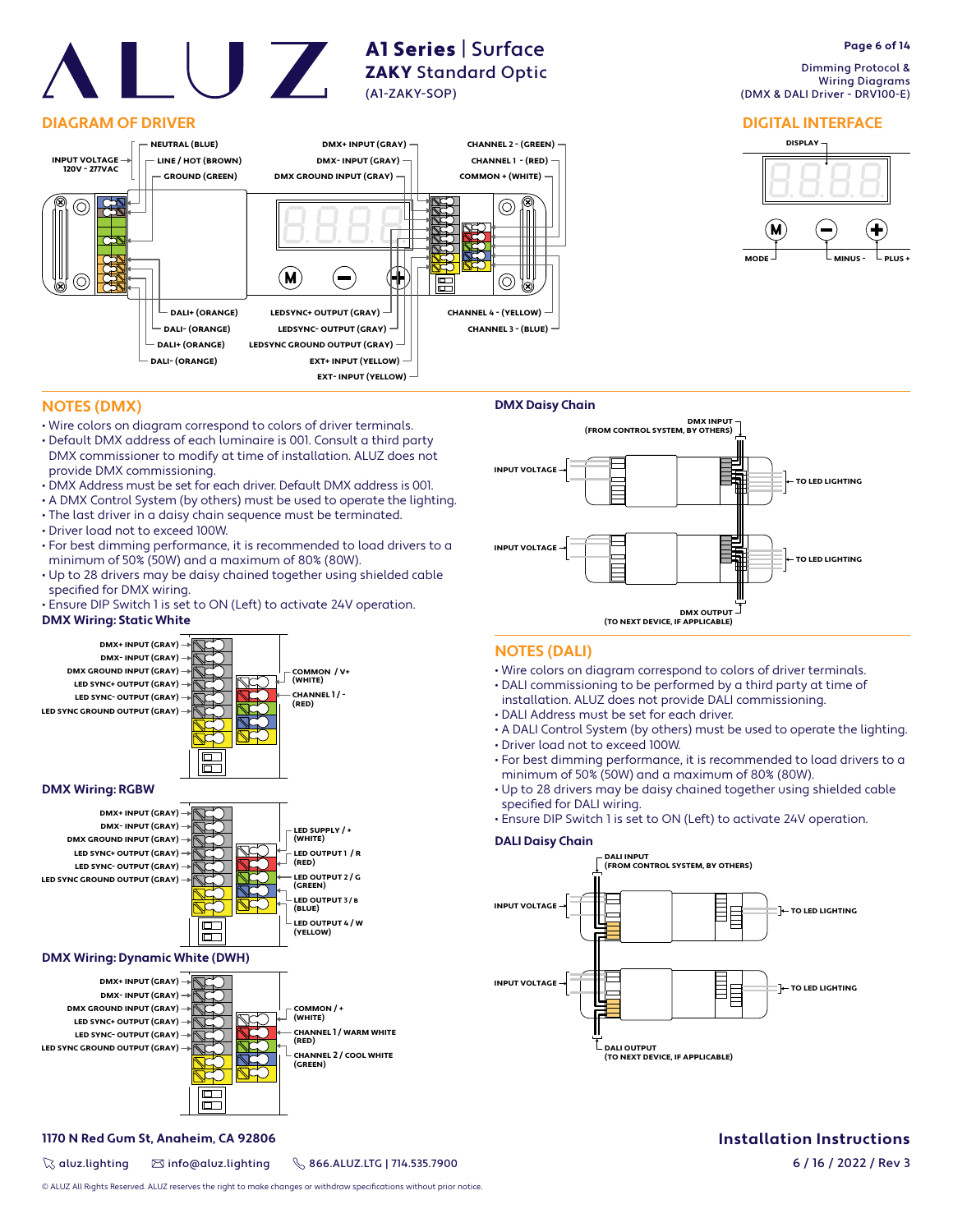

Driver Functions (DMX & DALI Driver - DRV100-E)

## **MODE OF OPERATION**



#### • Set Mode to DMX or DALI



- Set LED Groups to RGBW for RGBW lighting.
- Set LED Groups to CCWW for Dynamic White lighting.
- Set External Input to OFF.
- Set Dimming Curve to Linear.

#### **STANDALONE OPERATION (Color / Show)**



• Standalone Operation should only be used when a control system is not present to control the lighting (not recommended).

#### **1170 N Red Gum St, Anaheim, CA 92806**

 $\%$  aluz.lighting  $\%$  info@aluz.lighting  $\%$  866.ALUZ.LTG | 714.535.7900

© ALUZ All Rights Reserved. ALUZ reserves the right to make changes or withdraw specifications without prior notice.



• Consult with a third-party DMX or DALI professional to determine which settings are best for your application. ALUZ does not provide DMX or DALI commissioning.

#### **OTHER FUNCTIONS**



- Always perform the visual test function after wiring to ensure all channels are behaving appropriately.
- Reset driver to factory settings if necessary. It is recommended to reset each driver before adjusting settings for the first time.
- Lock driver if applicable (not recommended).

## **Installation Instructions**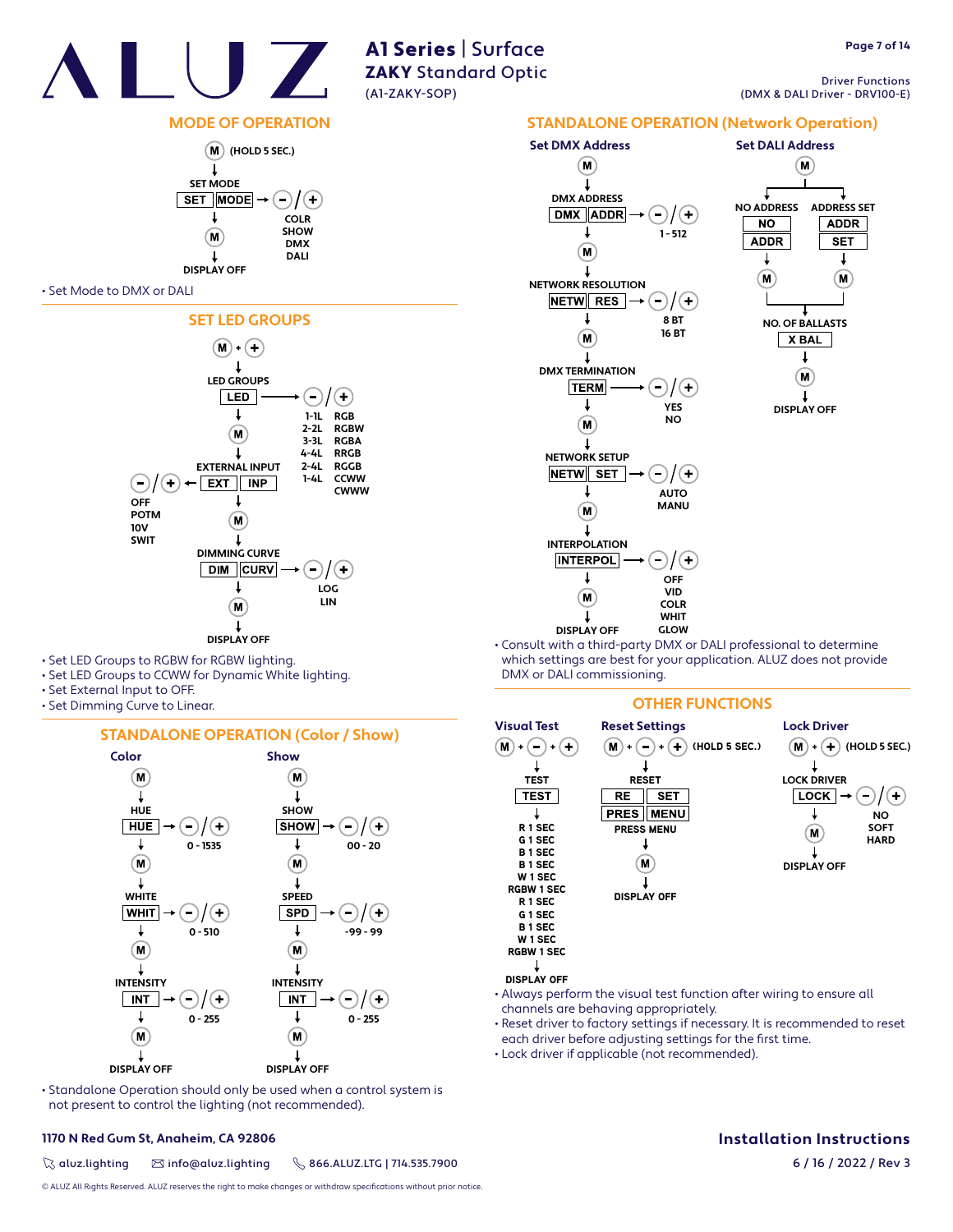#### Soldering Guide & Connectors

#### **SOLDERING GUIDE CONTINUOUS RUNS**

- 1 If applicable, prepare wires by stripping 1/8" from the end of each wire, then tin the tips of the wire with solder. Apply heat to stripped portion of wire, then add a small amount of solder until stripped portion of wire is fully covered in solder.
- 2 Solder lead wires to solder contacts on the end of board. Solder the positive wire (red) to the contact marked "+". Solder the neutral wire (white) to the contact marked "-

**Note:** Solder iron not to exceed 720°F. Heat joint with tip of iron. Heat both the solder pad and the wire. Add a small drop of solder on the tip of solder iron to transfer the heat to joint quickly; it should melt and flow smoothly, covering the wire and pad. Remove iron once enough solder has been added to the components. Allow 5 seconds for the joint to cool.



**Note:** Appearance of lightstrip may differ from example shown. Refer to wiring diagrams from installation instructions before soldering any wires.

3 After soldering, check underside of LED board to ensure excess solder is not present. If present, cover it with non-conductive electrical tape (by others).



Insert terminal connectors into each terminal where two LED boards will be joined.

Push boards together leaving no gap.





#### **CONNECTORS**

1 Insert power connector or continuous connector lead wires into LED board terminals. Insert the positive wire (red) into the terminal marked "+". Insert the neutral wire (white) into the terminal marked "-**Note:** Ensure + and - terminals are aligned throughout the entire run.

 $\otimes$  $\bigotimes$  $\Diamond$ Terminals  $\Diamond$ Power Connector or



Continuous Connector

#### **1170 N Red Gum St, Anaheim, CA 92806**

 $\%$  aluz.lighting  $\%$  info@aluz.lighting  $\%$  866.ALUZ.LTG | 714.535.7900

© ALUZ All Rights Reserved. ALUZ reserves the right to make changes or withdraw specifications without prior notice.

## **Installation Instructions**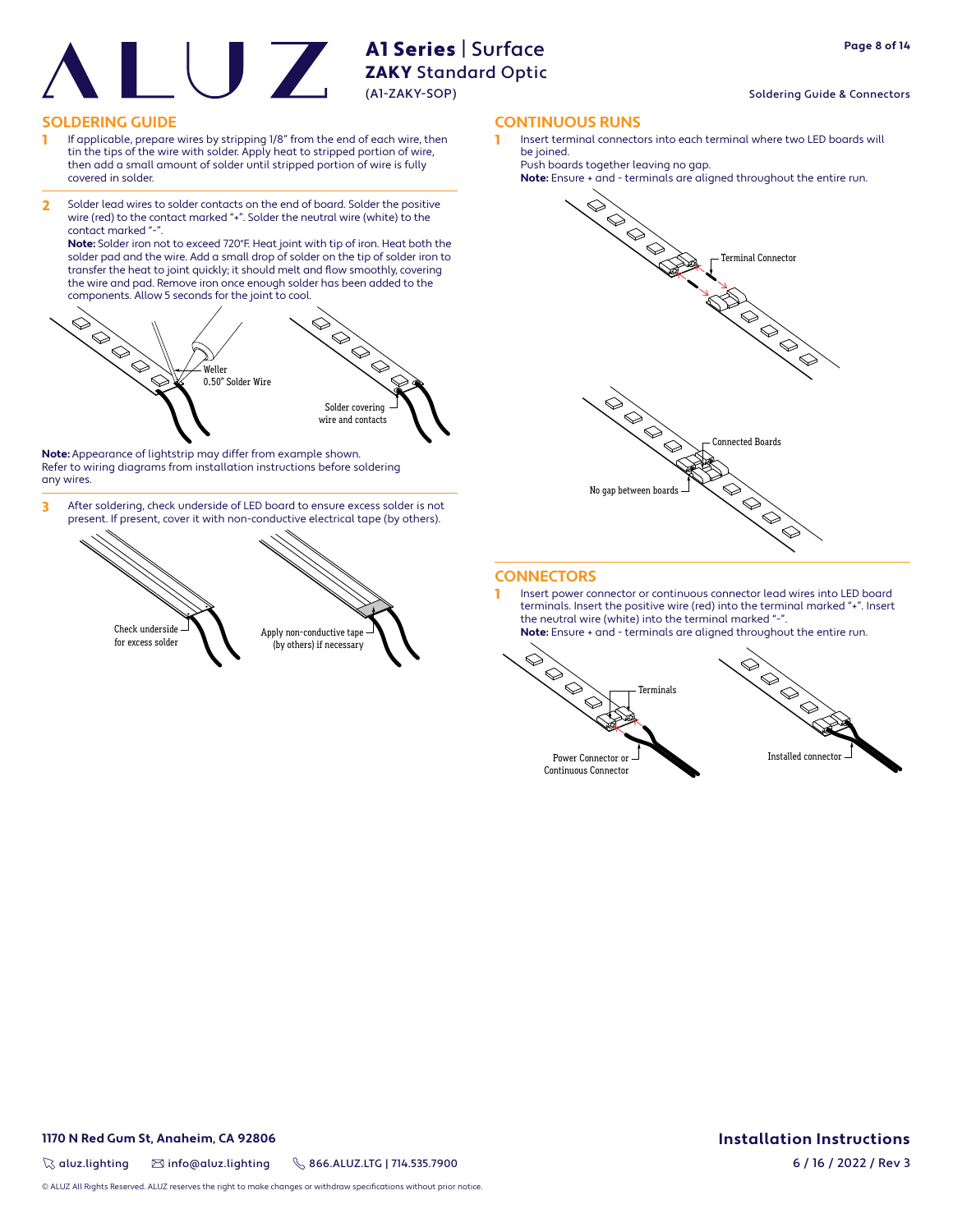Mounting Clips

**Page 9 of 14**

#### **UNASSEMBLED APPLICATIONS ASSEMBLED APPLICATIONS**

- Measure area where luminaire will be installed. Use a laser line to create a reference line along installation area, ensuring consistent alignment of mounting clips. Mark location where each mounting clip will be installed along reference line.
- 2 Use 1 mounting clip every 2', rounded up. Use a minimum of 2 mounting clips per luminaire segment. For vertical applications, create a stopper at the bottom of the run to prevent sliding.
- 3 Use a mounting clip at the junction between two luminaire segments. **Example:** 20' Run.

| $-3$ " Gap<br>- Mounting Clip | └ Junction between luminaire segments |  |
|-------------------------------|---------------------------------------|--|

- 4 Lay mounting clips along reference line and pre-drill using an appropriate drill bit for surface material and screw size. Typical screw size is 8/32 x 1". **Note:** Allow 1/4" clearance on each side of mounting clip to account for lateral expansion. Only install mounting clips on flat, even surfaces.
- 5 Screw mounting clips to surface, then snap luminaire into mounting clips.
- **a** Screw MC to surface, then snap luminaire into mounting clips.



**b** Screw MC-2 to surface, then snap luminaire into mounting clips.



c Screw MC-3 to surface, then snap luminaire into mounting clips.



d Screw MC-4 to surface, then snap luminaire into mounting clips.



- 1 Measure area where luminaire will be installed. Use a laser line to create a reference line along installation area, ensuring consistent alignment of mounting clips. Mark location where each mounting clip will be installed along reference line.
- 2 Use 1 mounting clip every 2', rounded up. Use a minimum of 2 mounting clips per luminaire segment. For vertical applications, create a stopper at the bottom of the run to prevent sliding.
- 3 Space mounting clips evenly throughout the run. **Example:** 20' Run.



Screw MC-ADJ to surface, then snap luminaire into mounting clips.



f Snap luminaire into magnetic mounting clips, then attach to metal surface.



#### **ASSEMBLED DIMENSIONS**

**MC-2**

1.44"





.79"



 $-.80"$ .79" **MC-ADJ** .79" 1.25" **MC-MM**

**1170 N Red Gum St, Anaheim, CA 92806**

 $\%$  aluz.lighting  $\%$  info@aluz.lighting  $\%$  866.ALUZ.LTG | 714.535.7900

**Installation Instructions**

© ALUZ All Rights Reserved. ALUZ reserves the right to make changes or withdraw specifications without prior notice.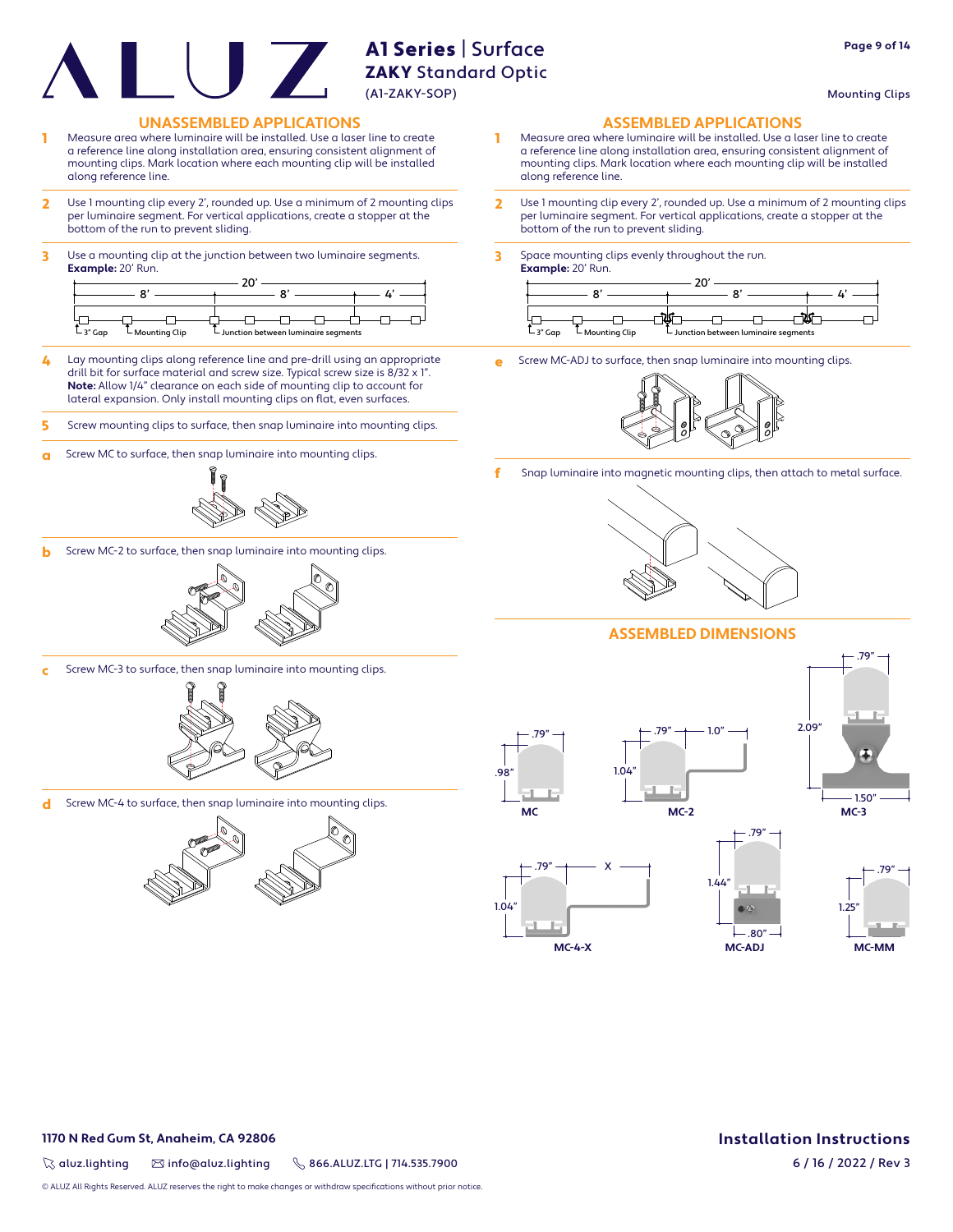- Measure area where luminaire will be installed. Use a laser line to create a reference line along installation area, ensuring consistent alignment of mounting clips. Mark location where each mounting clip will be installed along reference line.
- 2 Use 1 mounting clip every 2', rounded up. Use a minimum of 2 mounting clips per luminaire segment. For vertical applications, create a stopper at the bottom of the run to prevent sliding.
- 3 Use a mounting clip at the junction between two luminaire segments. **Example:** 20' Run.

| $L_3$ " Gap<br>$\mathsf{\mathsf{L}}$ Mounting Clip | └ Junction between luminaire segments |  |
|----------------------------------------------------|---------------------------------------|--|

- 4 Lay mounting clips along reference line and pre-drill using an appropriate drill bit for surface material and screw size. **Note:** Typical screw size is 8/32 x 1".
- 5 Each luminaire segment has a male and female end used for continuous connections. Lay out each segment next to the mounting clips where they will be installed. Position the segments as follows: power lead end, female end, male end, and so on.



6 Ensure segments are aligned with mounting clips per the mounting diagram on step 3. Make any necessary adjustments to mounting clip positions, then screw mounting clips to surface. **Note:** Allow 1/4" clearance on each side of mounting clip to account for lateral expansion. Only install mounting clips on flat, even surfaces.



7 Snap luminaire segments into mounting clips. Position each segment end with a continuous connection end halfway across the



Mounting Fixture

**Page 10 of 14**

8 Snap the next segment into mounting clips, then slide towards the previously mounted segment. Ensure female and male pins are aligned before applying force. Push segments together until they fit snugly with no gaps.



- segment end with a continuous connection end haltway across the  $\overline{9}$  Continue mounting and connecting segments until entire run has mounting clip. been mounted. Install end cap at the end of run if applicable.
	- 10 Perform a continuity test before connecting to power source. Refer to continuity test page for details.

#### **1170 N Red Gum St, Anaheim, CA 92806**

 $\%$  aluz.lighting  $\%$  info@aluz.lighting  $\%$  866.ALUZ.LTG | 714.535.7900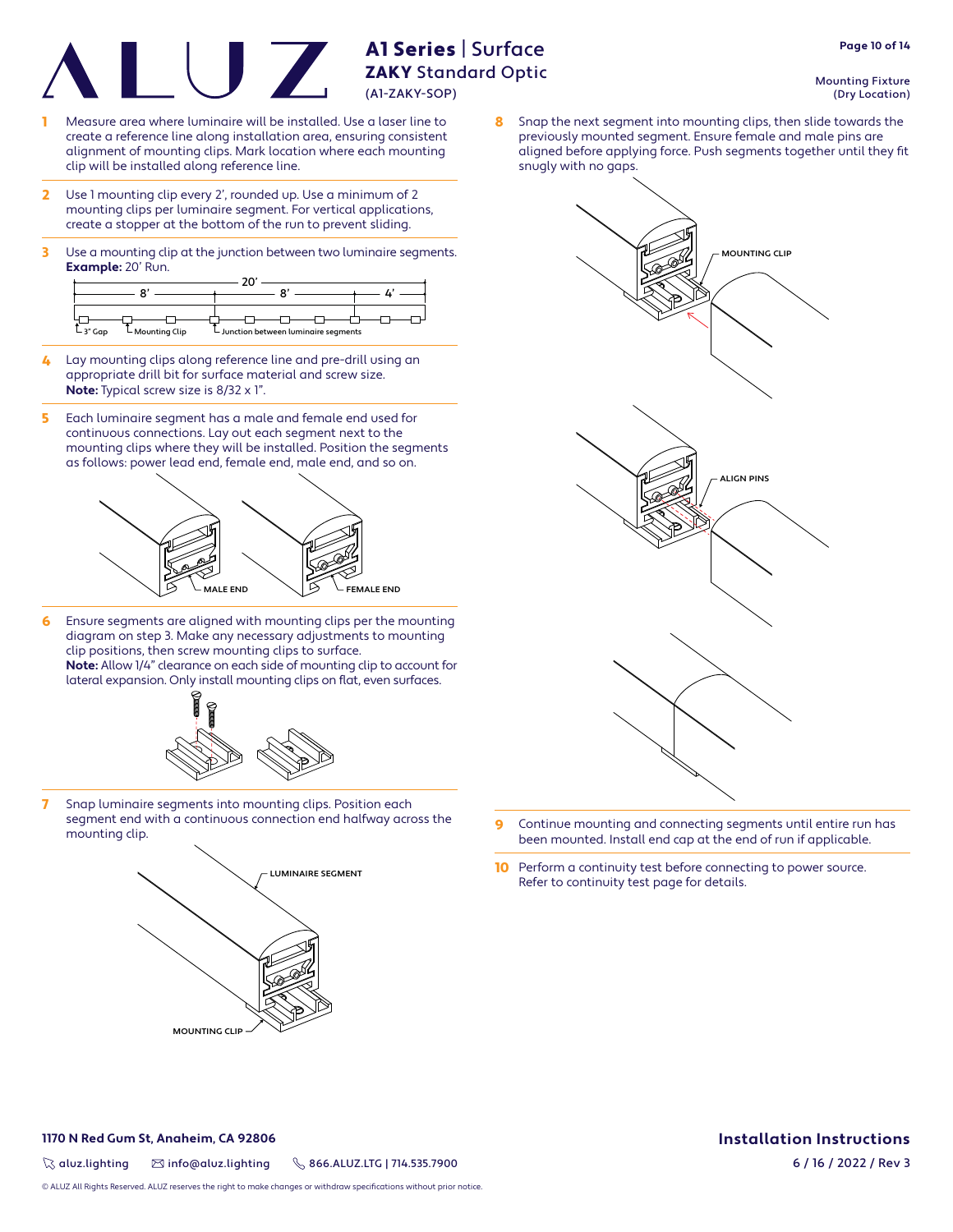Mounting Fixture (Wet Location)

**Page 11 of 14**

- Measure area where fixture will be installed. Use a laser line to create a reference line along installation area, ensuring consistent alignment of mounting clips. Mark location where each mounting clip will be installed along reference line.
- 2 Use 1 mounting clip every 2', rounded up. Use a minimum of 2 mounting clips per luminaire segment. For vertical applications, create a stopper at the bottom of the run to prevent sliding.
- **3** Space mounting clips evenly throughout the run. **Example:** 20' Run.



- 4 Lay mounting clips along reference line and pre-drill using an appropriate drill bit for surface material and screw size. Typical screw size is 8/32 x 1". **Note:** Allow 1/4" clearance on each side of mounting clip to account for lateral expansion. Only install mounting clips on flat, even surfaces.
- 5 Screw clips to surface, then snap luminaire into mounting clips.
- **6** If applicable, position jumper wires between segments as needed.
- 7 If applicable, connect disconnects between luminaires or solder connectors using the steps from Application Guidelines.
- 8 Perform a continuity test before connecting to power source. Refer to continuity test page for details.



#### **1170 N Red Gum St, Anaheim, CA 92806**

 $\%$  aluz.lighting  $\%$  info@aluz.lighting  $\%$  866.ALUZ.LTG | 714.535.7900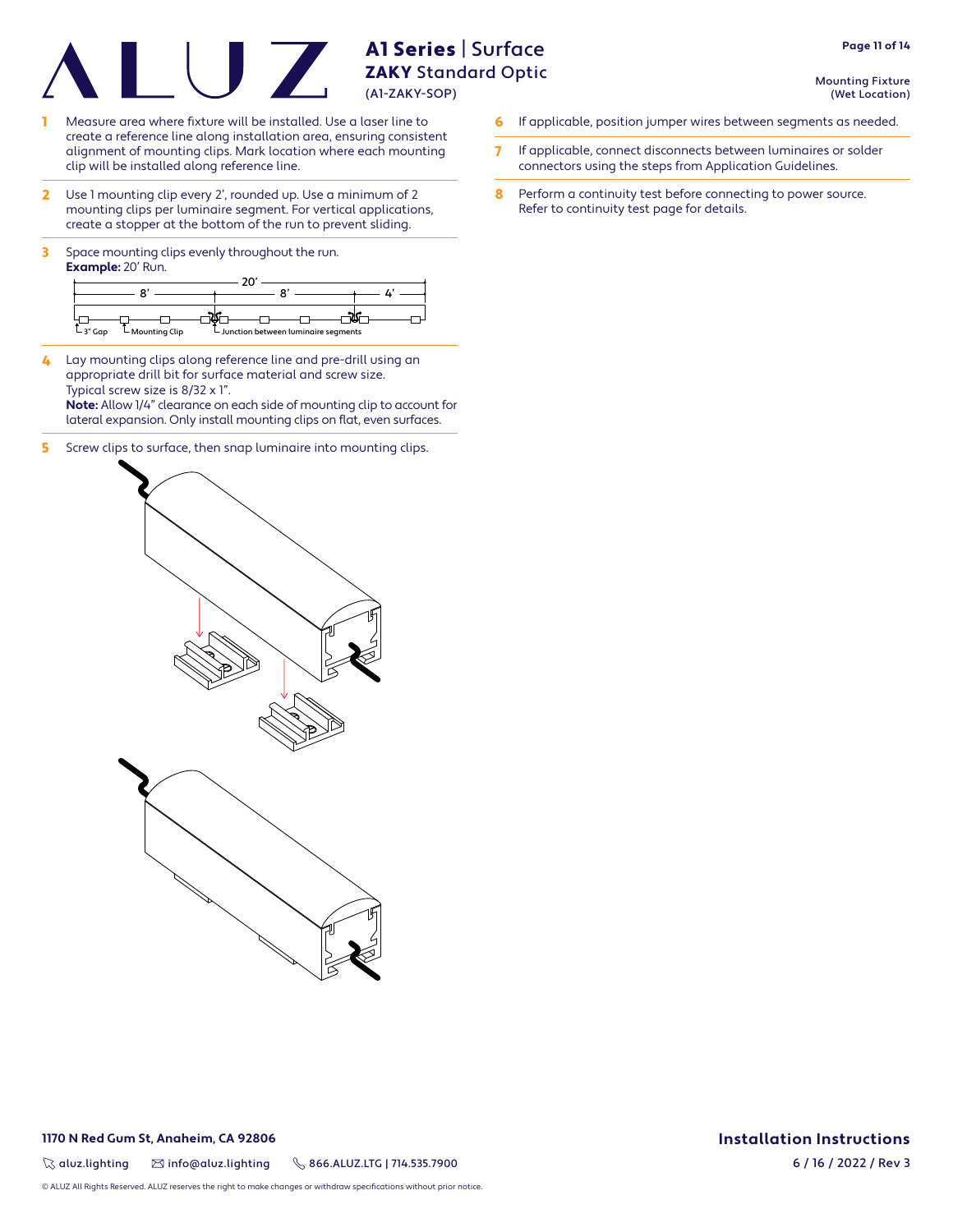- Measure area where luminaire will be installed. Use a laser line to create a reference line along installation area, ensuring consistent alignment of mounting clips. Mark location where each mounting clip will be installed along reference line.
- 2 Use 1 mounting clip every 2', rounded up. Use a minimum of 2 mounting clips per luminaire segment. For vertical applications, create a stopper at the bottom of the run to prevent sliding.
- 3 Use a mounting clip at the junction between two luminaire segments. **Example:** 20' Run.

| $L_3$ " Gap<br>$\mathsf{\mathsf{L}}$ Mounting Clip | └ Junction between luminaire segments |  |
|----------------------------------------------------|---------------------------------------|--|

4 Lay mounting clips along reference line and pre-drill using an appropriate drill bit for surface material and screw size. Typical screw size is 8/32 x 1". **Note:** Allow 1/4" clearance on each side of mounting clip to account for

lateral expansion. Only install mounting clips on flat, even surfaces.

5 Screw clips to surface, then snap luminaire into mounting clips.



6 Screw mounting clips to surface, then snap extrusions into mounting clips.

**Note:** Ensure extrusions are aligned. Misalignment will prevent lens from snapping in.



Mounting Fixture

(Unassembled Wet Location)

7 After all extrusions have been securely mounted, remove adhesive backing from lightstrip and adhere in place along extrusion channel, ensuring lightstrip is secure inside extrusion. **Note:** Refer to Application Guidelines to ensure correct installation.



- 8 If applicable, connect disconnects between luminaires or solder connectors using the steps from Application Guidelines.
- **9** Install lens into extrusion, overlapping where two extrusions meet. Plan your cuts so that the lens will always overlap where two extrusions meet. Overlapping lenses helps keep extrusions aligned and prevents light leaks.



- **10** Perform a continuity test before connecting to power source. Refer to continuity test page for details.
- 11 Apply outdoor rated silicone (by others) to the ends of each luminaire segment to seal fixture from moisture.

### **1170 N Red Gum St, Anaheim, CA 92806**

 $\%$  aluz.lighting  $\%$  info@aluz.lighting  $\%$  866.ALUZ.LTG | 714.535.7900

**Installation Instructions** 6 / 16 / 2022 / Rev 3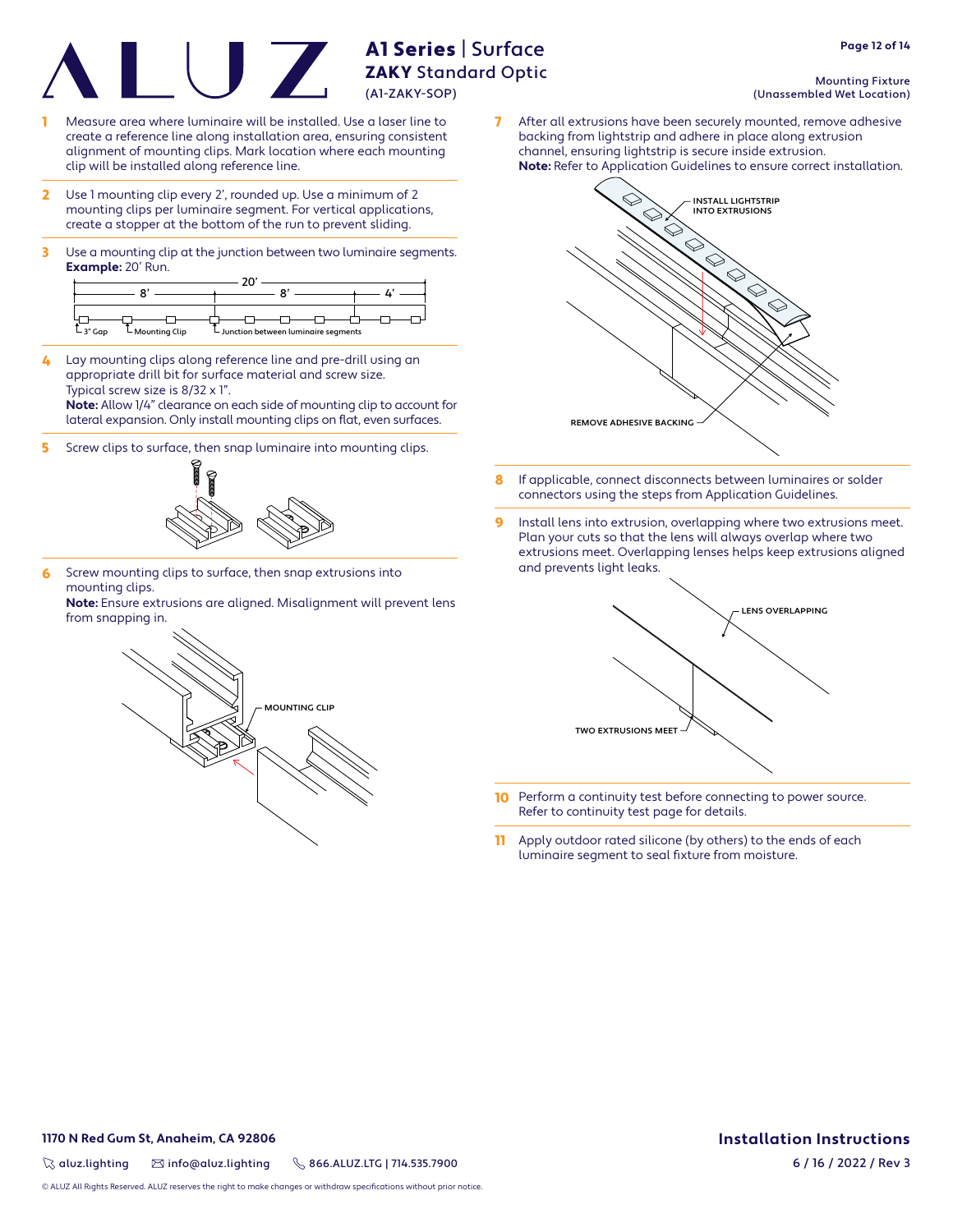# **Page 13 of 14**

#### Troubleshooting

#### **TROUBLESHOOTING TIPS**

- Do not reset the breaker multiple times.
- If the unit is overloaded, the breaker will trip, shutting off the driver and lights.
- If the breaker reset button has been held down by hand or any type of pressure, such as duct tape, or if the breaker has been reset multiple times without troubleshooting, the unit will:
- Burn the driver bobbin.
- Burn the thermal or magnetic breaker.
- Burn the driver lead wires due to high amperage caused by overload.
- Short circuit in line which will not allow the breaker to reset.
- Damage the lighting.
- **1** Turn off power before beginning. Verify power is off by using a not contact circuit tester (by others).
- 2 Check the board for damage, such as cuts, punctures, twisting, or crushing. If there is excessive damage to the board, it must be replaced.

Damaged Board



3 Check the run for any particles that may cause a short. Check the end cap, power connector, and board for any metal flakes or shavings. Clear the run of any shavings or particles if present, then perform a continuity test to confirm the short has been eliminated.



4 Check board cuts to ensure they are clean. Frayed, split, or sloppily cut boards can damage the circuit, resulting in flickering, dimness, or LED outages.



5 Check terminal connections between LED boards. If a terminal is loose, damaged, or absent, the board must be replaced. Check soldered connections to LED boards, if applicable.

Damaged Connection 000000000 Broken Solder Connection

- 6 Check the run for any particles that may cause a short. Check the end cap, power connector, and board for any metal flakes or shavings. Clear the run of any shavings or particles if present, then perform a continuity test to confirm the short has been eliminated.
- 7 Check the run for any water inside end cap, power connector, or lightstrip. If water or condensation is present, the lightstrip must be replaced.

#### **1170 N Red Gum St, Anaheim, CA 92806**

 $\%$  aluz.lighting  $\%$  info@aluz.lighting  $\%$  866.ALUZ.LTG | 714.535.7900

© ALUZ All Rights Reserved. ALUZ reserves the right to make changes or withdraw specifications without prior notice.

## **Installation Instructions**